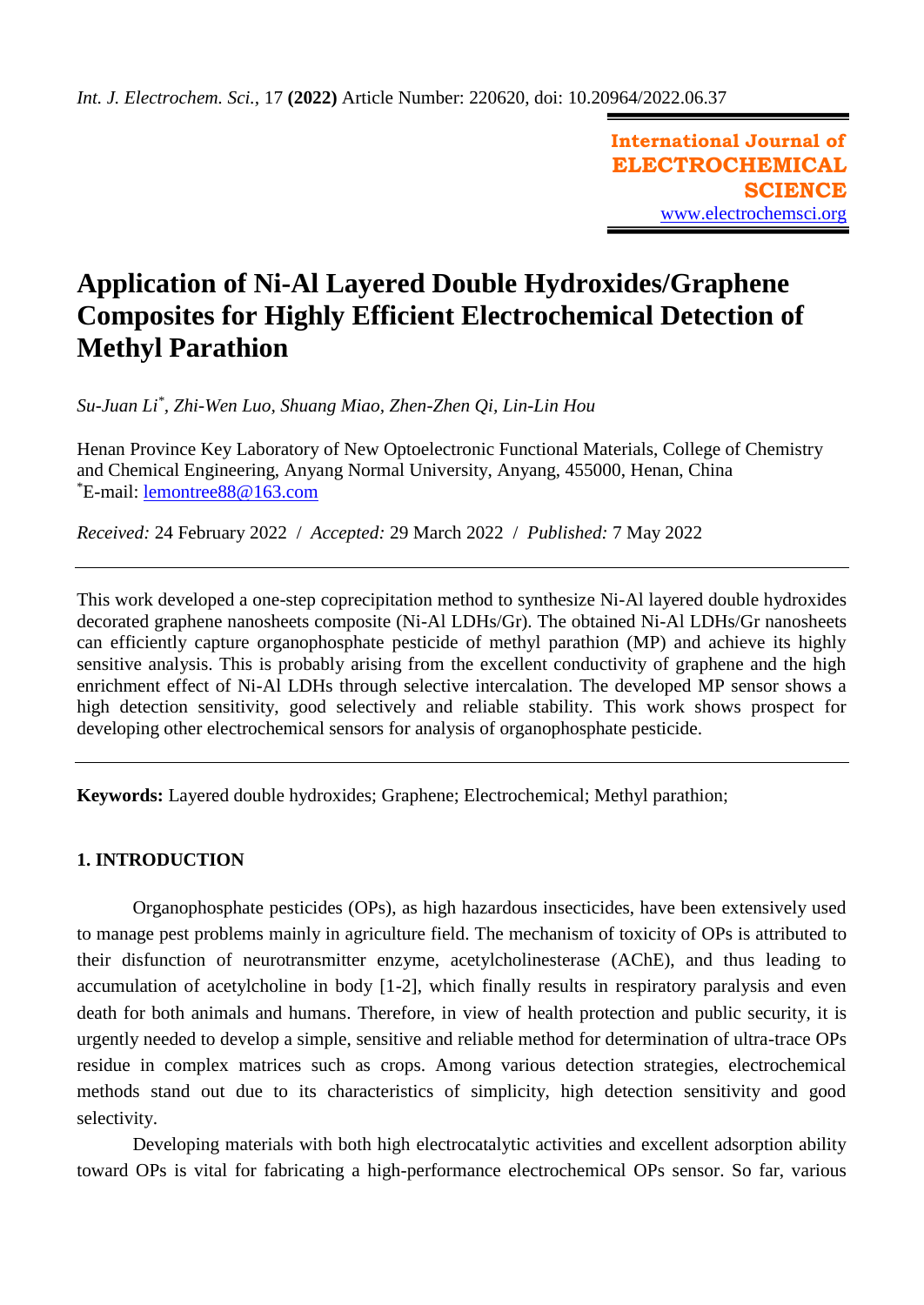materials such as highly conductive metal nanoparticles [3,4], carbon nanotubes [5-7], graphene [4,8] and good adsorptive  $ZrO_2$  [9],  $Al_2O_3$  [10], layered double hydroxides (LDHs) [8,11] as solid-phase extraction have been reported for sensitive determination of OPs. Recently, LDHs, as unique twodimensional layered structure, have attracted much research interest in electrochemical sensors. Ni-Al LDHs, with divalent  $Ni^{2+}$  ion and trivalent  $Al^{3+}$  ion, are ideal solid-phase extraction for OPs through selectively intercalated into the interlayer space of LDHs [10-12]. Despite the desirable properties, the performance of these materials needs further improvement due to their low conductivity and the resultant low electron transfer rate. Integration of Ni-Al LDHs with conductive support is an effective strategy to improve the performance of LDHs based electrochemical sensors.

In this work, graphene (Gr) was employed as conductive support and intercalation materials to be introduced in the Ni-Al LDHs composites. One-step coprecipitation method was first used to synthesize Ni-Al LDHs/Gr composites, which can improve the electron transfer and significantly promote the enrichment of OPs. Therefore, the Ni-Al LDHs/Gr composites could realize the rapid, selective and sensitive stripping voltammetric determination of the typical OPs species, methyl parathion (MP).

# **2. EXPERIMENTAL SECTION**

# *2.1. Reagents and apparatus*

All reagents including Ni(NO<sub>3</sub>)<sub>2</sub>.6H<sub>2</sub>O, Al(NO<sub>3</sub>)<sub>3</sub>.9H<sub>2</sub>O, cetyltrimethylammonium bromide (CTAB), HAc, NaAc, MP, Dantox and other various salts were purchased from Sinopharm Chemical Reagent Co., Ltd and used as received without further purification. Graphene oxide (GO) was obtained from Nanjing XFNANO Materials Tech Co., Ltd. Acetate-buffered solutions (ABS, 0.1 M, pH 5.0) were prepared with 0.1 M HAc and NaAc. The obtained ABS was utilized as electrolyte solutions throughout the whole experiments. 18.2 M $\Omega$  cm deionized water was used for preparing various solutions.

Field emission scanning electron microscope (FESEM, Hitachi SU-8010) was employed to characterize the morphologies of the synthesized Ni-Al LDHs and Ni-Al LDHs/graphene composites. Electrochemical experiments comprising of cyclic voltammetry (CV), and square-wave voltammetric (SWV) analysis were performed on a CHI 660D electrochemical station (Shanghai Chenhua Instrument Co. Ltd., China). The conventional three-electrode system was used with Ni-Al LDHs/Gr composites modified electrode as the working electrode, a platinum wire as auxiliary electrode, and a saturated calomel electrode (SCE) as reference electrode.

# *2.2. Synthesis of Ni-Al LDHs/Gr composites*

One-step coprecipitation method was used to synthesize Ni-Al LDHs/Gr composites according to the following procedure: First,  $0.058$  g of Ni(NO<sub>3</sub>)<sub>2</sub>.6H<sub>2</sub>O,  $0.038$  g of Al(NO<sub>3</sub>)<sub>3</sub>.9H<sub>2</sub>O and 0.40 g of CTAB were dissolved into 25 mL solvent constituted by 2:1 volume ratio of methanol and deioned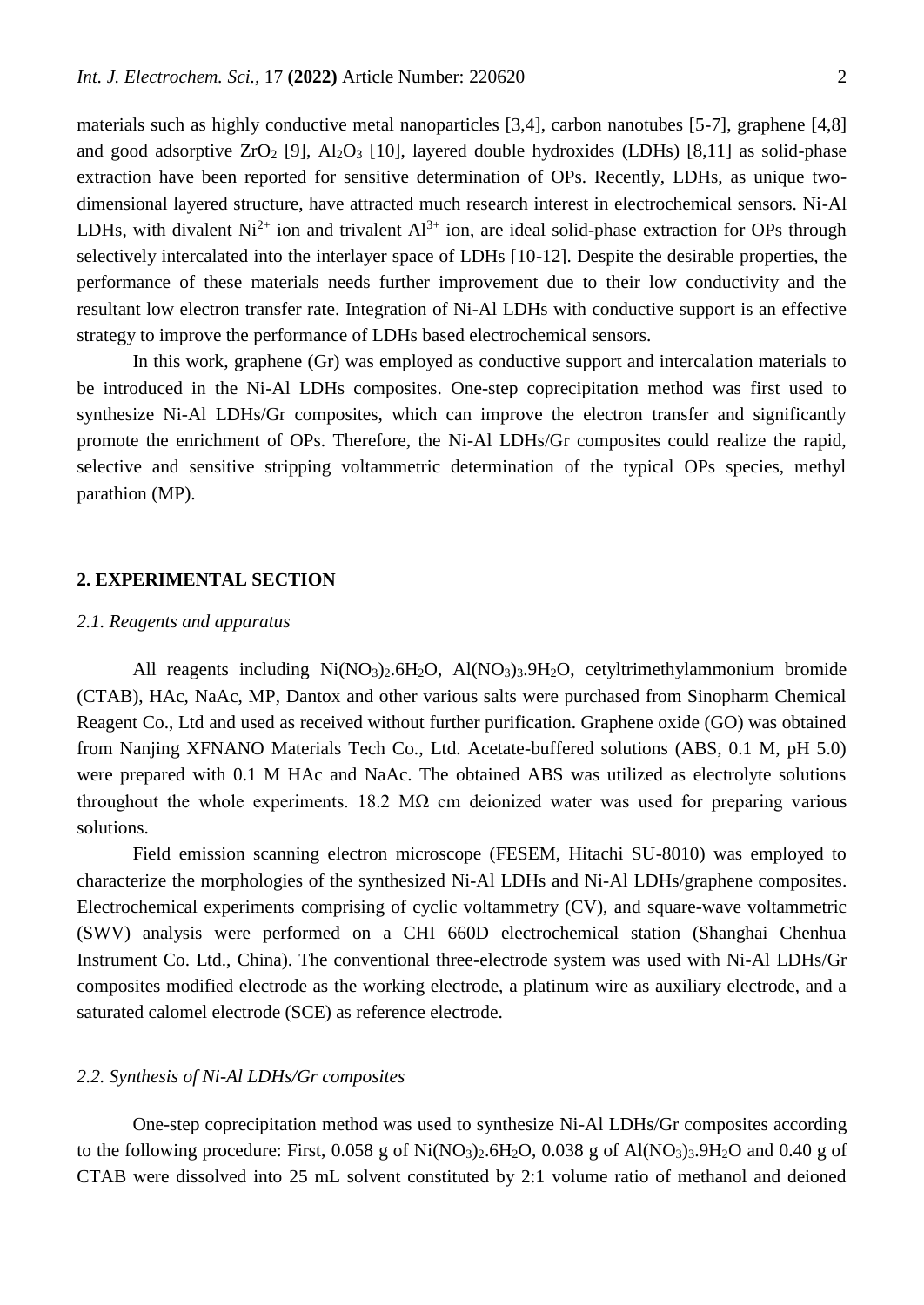water under the help of ultrasonication for 10 min. Then, addition of 0.0125 g of GO into the above mixture was performed under further ultrasonicating for 2 h until complete dissolution. After that, the resultant solution was transferred to a 50 mL Teflon-lined stainless steel autoclave and heated to 180 °C for retaining 24 h. After cooled to room temperature, the Ni-Al LDHs/Gr products were obtained by centrifugation and repeatedly washed with deionized water and ethanol, and finally dried at 100 °C for 24 h. Ni-Al LDHs was also synthesized using the same method except for the addition of GO.

# *2.3. Electrochemical detection of MP by Ni-Al LDHs/Gr composites modified electrodes*

Prior to modification, the bare glassy carbon electrode (GCE) was polished using 0.3 and 0.05  $\Box$ m alumina powder sequentially, sonicated with deioned water and ethanol. 10  $\mu$ L 1 mg mL<sup>-1</sup> of Ni-Al LDHs/Gr composites aqueous dispersion was dropped onto the surface of GCE. After dried at room temperature, Ni-Al LDHs/Gr composites modified GCE (Ni-Al LDHs/Gr/GCE) was prepared. For comparison study, the Ni-Al LDHs modified GCE (Ni-Al LDHs/GCE) and GO modified GCE (GO/GCE) were also prepared according to the above process similar to that of Ni-Al LDHs/Gr/GCE.

For electrochemical detection of MP, the Ni-Al LDHs/Gr/GCE was first dipped into a stirred sample solution containing a certain concentration of MP for 10 min, and rinsed with water. After that, it was transferred into the blank buffer solution (0.1 M, pH 5.0 ABS) for SWV quantitative measurements. The regeneration of electrode was achieved by continuous SWV scanning until the anodic current response disappeared.

# **3. RESULTS AND DISCUSSION**

#### *3.1. Characterization of Ni-Al LDHs/Gr composites*



**Figure 1.** SEM images of Ni-Al LDHs (A) and Ni-Al LDHs/Gr composites (B).

The typical morphology of the Ni-Al LDHs and Ni-Al LDHs/Gr composites is characterized by SEM, the results of which is shown in Fig. 1A and 1B. As can be seen, the Ni-Al LDHs consists of many stacked and layered nanosheets with the thickness of 20-40 nm. After introduction of Gr, a thin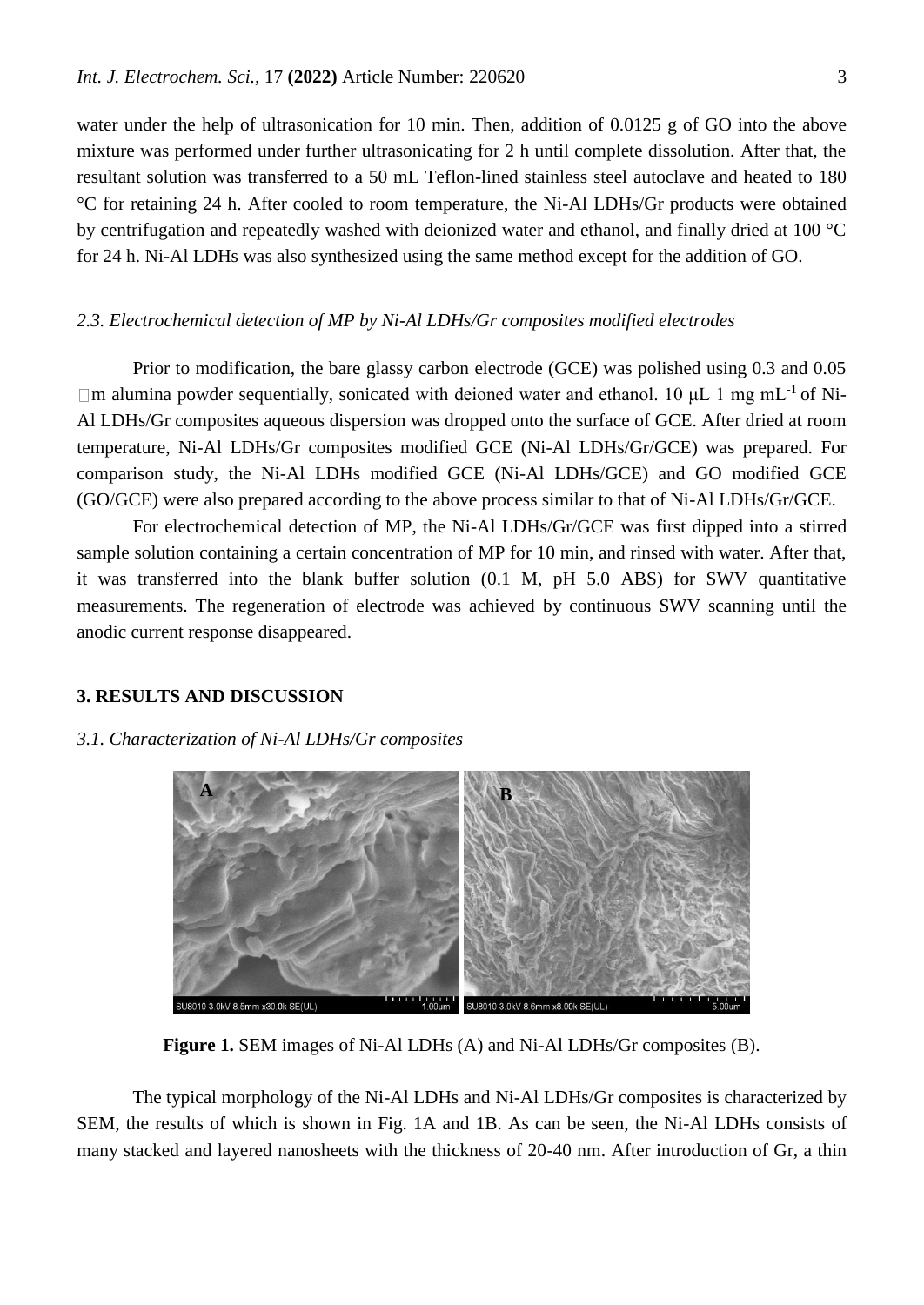layer of wrinkled and flake-like shape with plenty of corrugations and scrollings can be observed, indicating successful preparation of Ni-Al LDHs/Gr composites.

## *3.2. Electrochemical responses of Ni-Al LDHs/Gr/GCE to MP*

Fig. 2A exhibits the CVs of Ni-Al LDHs/Gr/GCE in 0.1 M ABS (pH 5.0) before (a) and after (b) preconcentration of 2 µg/mL MP for 10 min. As observed, no obvious redox peak appeared in ABS without enrichment of MP (curve a) in the present potential range. However, after capture of MP on Ni-Al LDHs/Gr/GCE, a pair of reversible redox peaks located at potentials of -0.017 V and -0.054 V and an irreversible cathodic peak at -0.564 V were observed (curve b). The reversible redox peaks can be assigned to a two-electron-transfer process between hydroxylamine (-NHOH) and nitroso groups (- NO). The irreversible cathodic peak corresponds to the reduction of the nitro group to the hydroxylamine group. The obtained results are consistent with others reported elsewhere for nitroaromatic OPs [12-16].



**Figure 2.** A: CVs of Ni-Al LDHs/Gr/GCE in 0.1 M ABS (pH 5.0) before (a) and after (b) preconcentration of 2 µg/mL MP for 10 min; B: SWVs obtained at Ni-Al LDHs/Gr/GCE in blank ABS (a), the ABS solution containing 2  $\mu$ g/mL MP without preconcentration (b), and ABS solution after preconcentration in 2  $\mu$ g/mL MP for 10 min (c). SWV conditions: frequency, 25 Hz; potential increment, 4 mV; amplitude of the square-wave, 20 mV.

Square wave voltammetry (SWV) is a more sensitive technique than CV, thus SWV technique was used to investigate the electrochemical response of the Ni-Al LDHs/Gr/GCE to MP. Before SWV determination, the Ni-Al LDHs/Gr/GCE was first immersed into MP solution (pH 5.0) for 10 minutes to preconcentration of MP, and then carefully washed with deioned water. Through this step, the MP captured Ni-Al LDHs/Gr/GCE was obtained. As shown in Fig. 2B, there was no oxidation peak observed at Ni-Al LDHs/Gr/GCE in blank ABS (curve a). However, an obvious SWV anodic peak with sharp shape appeared at -0.044 V for MP captured Ni-Al LDHs/Gr/GCE in blank ABS (curve c). When direct measurement in MP sample solution at Ni-Al LDHs/Gr/GCE (curve b), there was only a low and broad anodic peak, which was significantly lower than MP captured Ni-Al LDHs/Gr/GCE.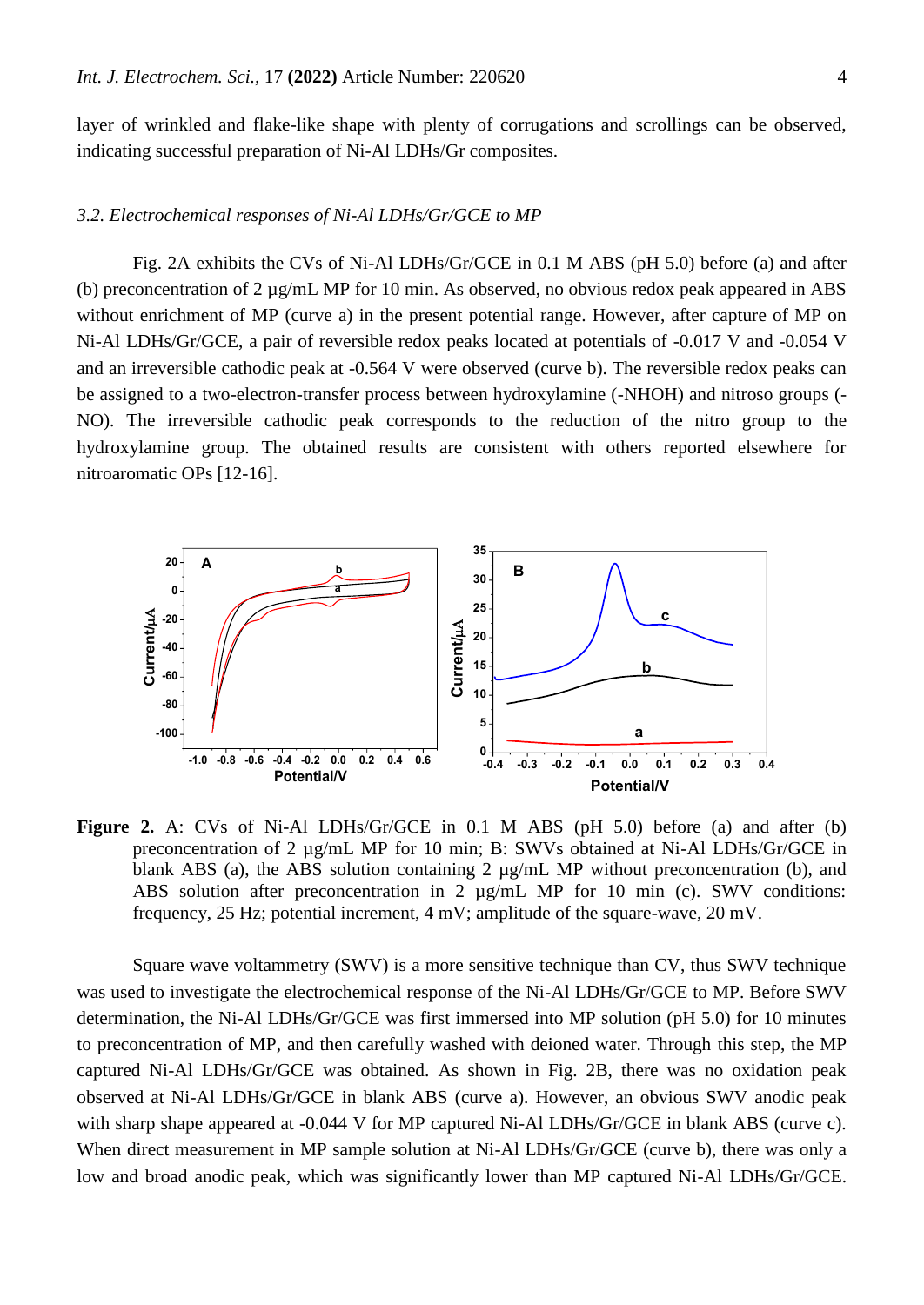This may be due to the specific host-guest interaction between Ni-Al LDHs/Gr and MP. Obviously, the solid phase extraction through the intercalation of MP into the Ni-Al LDHs/Gr composite, results in the enrichment of MP, and thus the prominent current enhancement at Ni-Al LDHs/Gr/GCE.

To exhibit the priority of Ni-Al LDHs/Gr composites towards MP detection, the SWVs of Ni-Al LDHs/GCE (a), Gr/GCE (b) and Ni-Al LDHs/Gr/GCE (c) in 0.1 M ABS (pH 5.0) after preconcentration of 2 µg/mL MP were compared and displayed in Fig. 3. Obviously, the Ni-Al LDHs/Gr/GCE shows the largest anodic peak current than both Ni-Al LDHs/GCE and Gr/GCE, indicating the high extraction capability and excellent electron transfer ability of Ni-Al LDHs/Gr composites towards MP.



**Figure 3.** SWVs of Ni-Al LDHs/GCE (a), Gr/GCE (b), Ni-Al LDHs/Gr/GCE (c) in 0.1 M ABS (pH 5.0) after preconcentration of 2 µg/mL MP for 10 min.

# *3.3. Optimization of experimental parameters for MP analysis*

The experimental parameters were optimized to achieve a highly sensitive analysis of MP. Fig. 4 shows effect of the pH value of the electrolyte solution on the SWV responses of MP captured Ni-Al LDHs/Gr/GCE. It was found that the SWV response increased with an increase of pH up to 5.0, but decreased at higher pH. This is probably attributed to the fact that MP would be degraded in the basic media and meanwhile H<sup>+</sup> participated in the irreversible reduction of MP [5]. Thus, pH 5.0 was chosen for measurements in this work.

Fig. 5 shows the influence of the dropped volume of Ni-Al LDHs/Gr suspension on the SWV response of MP captured Ni-Al LDHs/Gr/GCE. The SWV response was firstly enhanced with the increased volume of Ni-Al LDHs/Gr suspension and then decreased with its further increase. A maximum peak current was obtained when  $15 \mu L$  of Ni-Al LDHs/Gr suspension was dropped onto electrode surface. Therefore,  $15 \mu L$  was used in the subsequent experiment.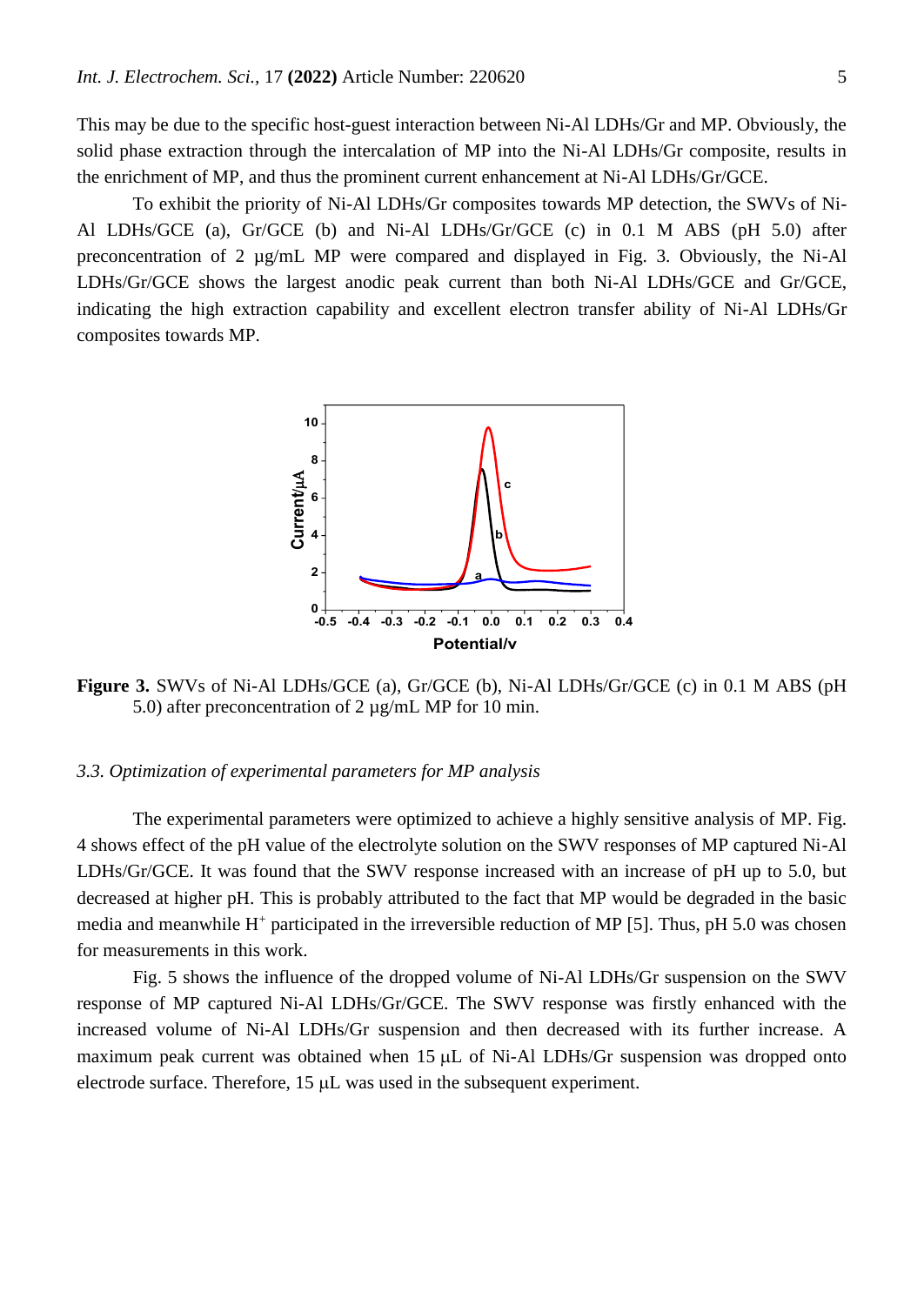

**Figure 4.** Effect of the pH value of the electrolyte solution on the SWV response of MP captured Ni-Al LDHs/Gr/GCE. Other conditions are the same as Fig.3.



**Figure 5.** Effect of the dropped volume of Ni-Al LDHs/Gr suspension on the SWV response of MP captured Ni-Al LDHs/Gr/GCE. Other conditions are the same as Fig.3.

Fig. 6 shows the influence of the preconcentration time on the SWV response of MP captured Ni-Al LDHs/Gr/GCE. As observed, the SWV response was gradually enhanced with an increase of preconcentration time, and then tended to be stable at 15 min. This suggests that the adsorption equilibrium and saturation was reached. Thus, 15 min of preconcentration time was employed.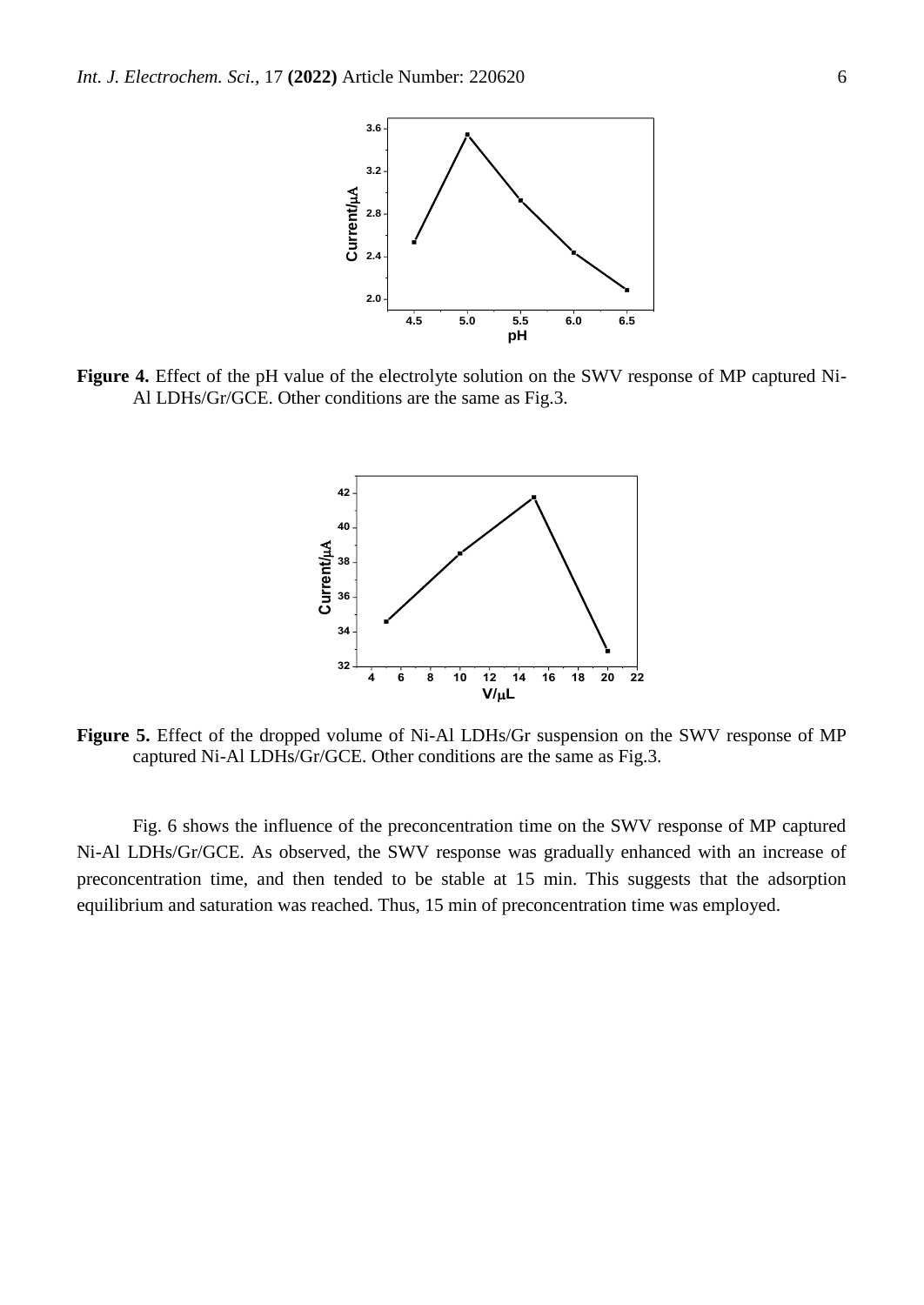

**Figure 6.** Influence of the preconcentration time on the SWV response of MP captured Ni-Al LDHs/Gr/GCE. Other conditions are the same as Fig.3.

#### *3.4. Analytical performance for the detection of MP*

Fig. 7a presents the SWV signals of adsorbed MP by different concentration at Ni-Al LDHs/Gr/GCE. As can be seen, well-shaped peak currents were obviously enhanced with the increase of MP concentration. Two linear relationships were obtained in the concentration range of 0-0.1 and 0.1-0.9 μg mL<sup>-1</sup> (Fig. 7b). The linear regression equations can be expressed as  $I(\mu A)=0.16371+$ 60.92964 C ( $\mu$ g mL<sup>-1</sup>) and I( $\mu$ A) = 5.37279+ 5.69375 C ( $\mu$ g.mL<sup>-1</sup>), with the correlation coefficients of 0.9988 and 0.9979, respectively. The detection limit is estimated to be 0.6 ng mL<sup>-1</sup> (S/N=3). Comparison with other modified electrode, the present Ni-Al LDHs/Gr/GCE exhibits the wider linear range and lower detection limit for MP detection (Table 1). Therefore, the developed Ni-Al LDHs/Gr composite is reliable for quantitative analysis of MP.



**Figure 7.** (a) SWV signals of increasing MP concentrations (from bottom to top, 0, 1, 5, 9, 10, 50, 100, 500, and 900 ng  $mL^{-1}$ , respectively) and (b) the obtained calibration curve. Other conditions are the same as Fig.3.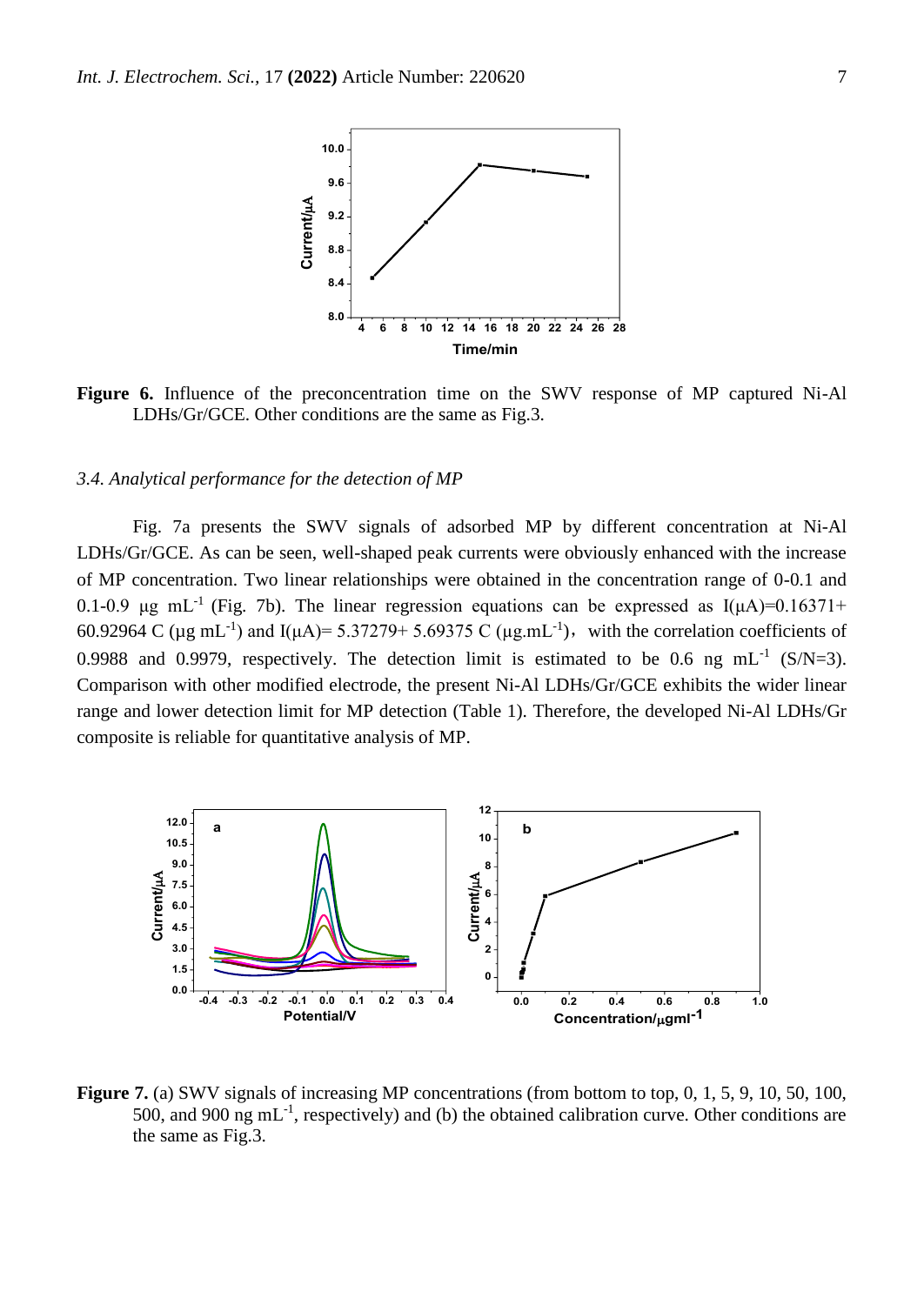| electrodes        | technique  | linear range         | <b>LOD</b>        | reference |
|-------------------|------------|----------------------|-------------------|-----------|
|                   |            | $(\mu g \, mL^{-1})$ | $($ ng m $L^{-1}$ |           |
| PEDOT/YSZ@rGO/SS  | <b>SWV</b> | $0.005 - 4$          | 1.57              | 17        |
| CuO-NPs/AC/GCE    | <b>DPV</b> | $0.05 - 1.5$         | 2.42              | 18        |
| $Zr(IV)$ -MDPA-Au | <b>SWV</b> | $0.001 - 0.18$       | 0.2222            | 19        |
| $Au-ZrO2-GNs/GCE$ | <b>SWV</b> | $0.001 - 2.4$        |                   | 20        |
| Ni-Al LDHs/Gr/GCE | <b>SWV</b> | $0 - 0.1$            | 0.6               | This work |
|                   |            | $0.1 - 0.9$          |                   |           |

**Table 1**. Comparison of the analytical performance of other reported modified electrodes toward MP detection.

Anti-interference ability is an important factor for evaluating an electrochemical MP sensor, because some inorganic ions and other organic species even pesticides are always contained in real sample. As shown in Fig. 8, SWV response of 2  $\mu$ g mL<sup>-1</sup> MP were performed in the solutions with the presence of 50-fold excess of  $PO_4^{3-}$ ,  $NO_3^-$ ,  $SO_4^{2-}$ ,  $CO_3^{2-}$  and 5-fold excess of dantox, p-nitroaniline, resorcinol, 4-nitrophenol, 4-nitrotoluene, 1,3-dinitrobenzene, respectively. It can be found that no obvious interferences observed because the peak currents of MP varied slightly in the presence of the above interferents, indicating good selectivity of the present method for detection of MP. The freshly prepared Ni-Al LDHs/Gr/GCE was stored at 4 °C in a dry condition when it was not used. In the first 5 days storage, there was no distinct change for the SWV response of MP. After a month storage, the Ni-Al LDHs/Gr/GCE still retained 93% of its initial current response. These results show an excellent stability of the present sensor.



**Figure 8.** Interference studies of Ni-Al LDHs/Gr/GCE for detection of MP. Experiments were carried out by recording SWV peak currents of 2  $\mu$ g mL<sup>-1</sup> MP in the absence and presence of 0.1 M of  $PO_4^{3-}$ , NO<sub>3</sub>, SO<sub>4</sub><sup>2</sup>, CO<sub>3</sub><sup>2</sup> and 10 µg mL<sup>-1</sup> of dantox, p-nitroaniline, resorcinol, 4-nitrophenol, 4-nitrotoluene, 1,3-dinitrobenzene. The influence was expressed by the ratio of the peak currents of MP in the presence of interferents and the peak current with only MP contained.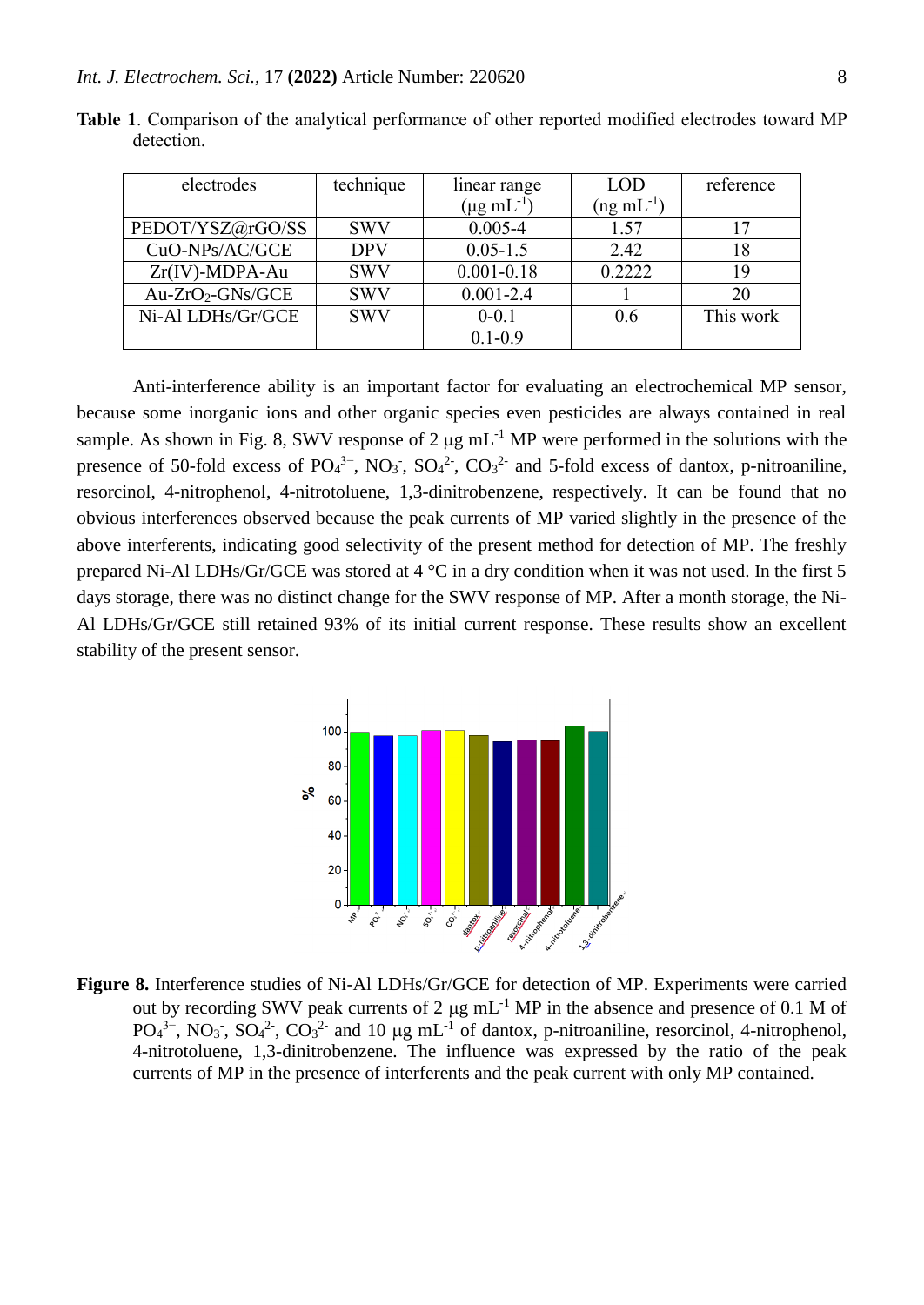# *3.5. Real sample analysis*

To demonstrate the feasibility of Ni-Al LDHs/Gr/GCE for detection of MP in real samples, cabbage from the local market was used. There was no MP detected in cabbage samples. Thus, three cabbage samples spiked with 200.0, 500.0 and 800.0 ng  $mL^{-1}$  MP were prepared for analysis. As displayed in Table 2, the recoveries of MP in these samples were 98.6–100.9 % with RSD of 2.7–4.1%.

**Table 2**. Comparison of the analytical performance of other reported modified electrodes toward MP detection.

| samples | $C$ added                      | Umeasured                     | <b>RSD</b> | Recovery |
|---------|--------------------------------|-------------------------------|------------|----------|
|         | $-1)$<br>(ng mL $\overline{ }$ | $-1$<br>(ng mL $\overline{ }$ | $^{(0)}$   | (9/0)    |
|         | 200.0                          | 197 <sup>o</sup>              | ں . ر      | 98.6     |
|         | 500.0                          | 504.6                         | ∠.         | 100.9    |
|         | 800.0                          | 702                           | 4.1        | 99.0     |

# **4. CONCLUSIONS**

In summary, Ni-Al LDHs/Gr composites were synthesized through a one-step coprecipitation method. The unique nanosheet structure, large surface area, good electron transfer ability and high enrichment effect introduced by Ni-Al LDHs/Gr makes the composites fascinating materials for solidphase extraction of analyte and electrochemical detection. The results demonstrated that the Ni-Al LDHs/Gr composites exhibit high performance for sensitive and selective determination of MP. Two linear range (0-0.1 and 0.1-0.9  $\mu$ g mL<sup>-1</sup>) and very low detection limit (0.6 ng mL<sup>-1</sup>) of MP were obtained. Common inorganic ions and organic species did not interfere with the determination of MP. This work offered a reliable and feasible method for electrochemical detection of OPs.

## **References**

- 1. X. Sun, X. Wang, *Biosens. Bioelectron*., 25 (2010) 2611.
- 2. R.K. Mishra, R.B. Dominguez, S. Bhand, R. Munoz, J.-L. Marty, *Biosens. Bioelectron*., 32 (2012) 56.
- 3. Y. Wang, S. Zhang, D. Du, Y. Shao, Z. Li, J. Wang, M.H. Engelhard, J. Li, Y. Lin, *J. Mater. Chem*., 21 (2011) 5319.
- 4. T. Liu, M. Xu, H. Yin, S. Ai, X. Qu, S. Zong, *Microchim. Acta*, 175 (2011) [https://doi.org/10.1007/s00604-011-0665-5.](https://doi.org/10.1007/s00604-011-0665-5)
- 5. X.-C. Fu, J. Zhang, Y.-Y. Tao, J. Wu, C.-G. Xie, L.-T. Kong, *Electrochim. Acta,* 153 (2015) 12.
- 6. Y. Zhang, T.-F. Kang, Y.-W. Wan, S.-Y. Chen, *Microchim. Acta*, 165 (2009) 307.
- 7. M. Musameh, M.R. Notivoli, M. Hickey, C.P. Huynh, S.C. Hawkins, J.M. Yousef, I.L. Kyratzis, *Electrochim. Acta*, 101 (2013) 209.
- 8. H. Liang, X. Miao, J. Gong, *Electrochem. Commun*., 20 (2012) 149.
- 9. J. Gong, X. Miao, H. Wan, D. Song, *Sens. Actuators B: Chem*., 162 (2012) 341.
- 10. Y. Wei, R.-X. Xu, C. Gao, J.-H. Liu, X.-J. Huang, *Electrochem.Commun*., 18 (2012) 78.
- 11. J. Gong, L. Wang, D. Song, X. Zhu, L. Zhang, *Biosens. Bioelectron*., 25 (2009) 493.